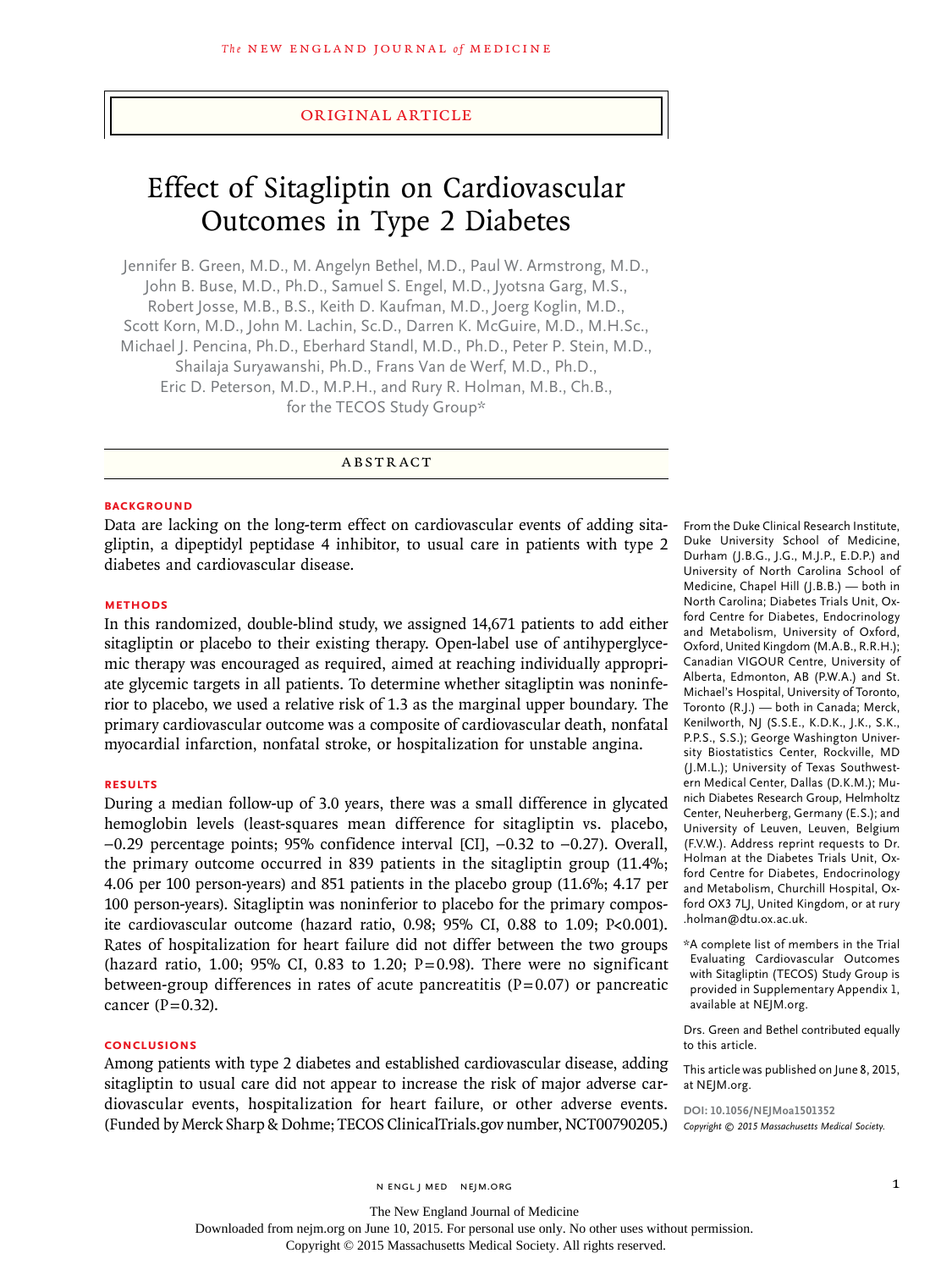**COOD GLYCEMIC CONTROL AMONG PA-**<br>tients with type 2 diabetes reduces the<br>risk of diabetes-related microvascular<br>complications.<sup>1-3</sup> Many antihyperglycemic agents tients with type 2 diabetes reduces the risk of diabetes-related microvascular complications.1-3 Many antihyperglycemic agents are licensed for the treatment of type 2 diabetes, but questions regarding the long-term cardiovascular safety of some of these agents have been raised.<sup>4,5</sup> International regulatory agencies have responded by requiring that new antihyperglycemic agents not only show glucose-lowering ability but also are not associated with clinically meaningful increases in rates of major adverse cardiovascular events.<sup>6,7</sup>

Sitagliptin, an orally administered dipeptidyl peptidase 4 (DPP-4) inhibitor, prolongs the action of incretin hormones, including glucagon-like peptide 1 and glucose-dependent insulinotropic polypeptide, by inhibiting their breakdown. This improves glycemic control in patients with type 2 diabetes, primarily by suppressing glucagon levels and increasing endogenous insulin secretion.<sup>8</sup> Two previous cardiovascular outcome trials of other DPP-4 inhibitors did not show an increase or decrease in the number of major adverse cardiovascular events but did raise safety concerns regarding a possible elevated risk of hospitalization for heart failure,<sup>9,10</sup> with meta-analyses of randomized, controlled trials suggesting an increase of 24 to 25% in such a risk associated with these agents.<sup>11,12</sup>

In the Trial Evaluating Cardiovascular Outcomes with Sitagliptin (TECOS), we assessed the long-term cardiovascular safety of adding sitagliptin to usual care, as compared with usual care alone, in patients with type 2 diabetes and established cardiovascular disease.

### Methods

# **Study Oversight**

We conducted this randomized, double-blind, placebo-controlled, event-driven trial at 673 sites in 38 countries on the basis of a design and rationale that have been reported previously.<sup>13</sup> The study was designed and run independently by the Duke Clinical Research Institute (DCRI) and the University of Oxford Diabetes Trials Unit (DTU) in an academic collaboration with the sponsor, Merck Sharp & Dohme. The trial organization, participating countries, and a list of investigators are provided in Supplementary Appendix 1, available with the full text of this article at NEJM.org. The protocol was approved by the ethics committee at each participating trial site. All analyses were performed by DCRI and DTU independent of the sponsor and according to the prespecified statistical analysis plan. The first and second authors wrote the first draft of the manuscript. Executive committee members and coauthors from DCRI, DTU, and the sponsor reviewed the data, revised the manuscript, and assume responsibility for trial adherence to the protocol and the accuracy and completeness of the data and the analyses. The protocol is also available at NEJM.org.

## **Study Population**

Eligible patients had type 2 diabetes with established cardiovascular disease and were at least 50 years of age, with a glycated hemoglobin level of 6.5 to 8.0% when treated with stable doses of one or two oral antihyperglycemic agents (metformin, pioglitazone, or sulfonylurea) or insulin (with or without metformin). Established cardiovascular disease was defined as a history of major coronary artery disease, ischemic cerebrovascular disease, or atherosclerotic peripheral arterial disease. Patients were excluded if they had taken a DPP-4 inhibitor, glucagon-like peptide-1 receptor agonist, or thiazolidinedione (other than pioglitazone) during the preceding 3 months; if they had a history of two or more episodes of severe hypoglycemia (defined as requiring third-party assistance) during the preceding 12 months; or if the estimated glomerular filtration rate (eGFR) was less than 30 ml per minute per 1.73  $m<sup>2</sup>$  of body-surface area at baseline. All enrolled patients provided written informed consent.

# **Randomization and Study Medication**

Patients were randomly assigned in a 1:1 ratio to receive either sitagliptin at a dose of 100 mg daily (or 50 mg daily if the baseline eGFR was  $\geq$ 30 and <50 ml per minute per 1.73 m<sup>2</sup>) or matching placebo. An interactive voice-response system assigned the study medication in a doubleblind manner, blocked within each site. This regimen was continued throughout the followup period, with predefined dose adjustments for changes in the eGFR.13 Patients who had two or more episodes of severe hypoglycemia between study visits, despite adjustment of other antihyperglycemic agents, were required to discontinue the study medication.

The New England Journal of Medicine Downloaded from nejm.org on June 10, 2015. For personal use only. No other uses without permission.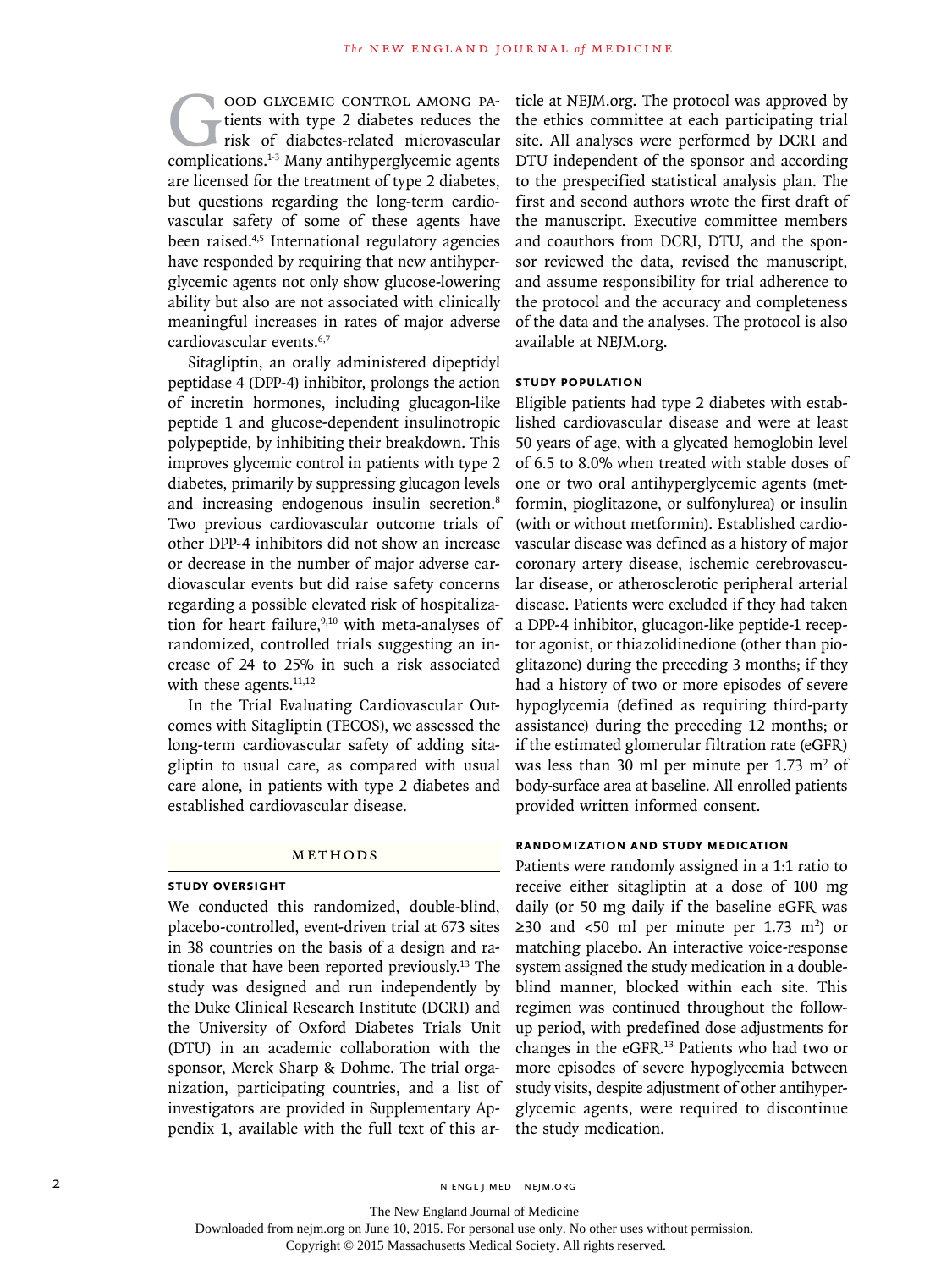The glycated hemoglobin level was measured locally at enrollment, at 4 and 8 months, and then annually. All other laboratory values of interest were collected opportunistically from usual-care data. Since sitagliptin lowers the glucose level, patients in the sitagliptin group would be expected to have lower glycated hemoglobin levels than those in the placebo group initially. During the study, the use of open-label antihyperglycemic agents was encouraged as required, with the aim of achieving individually appropriate glycated hemoglobin targets in all patients. This approach was taken to permit the assessment of possible drug-specific effects by minimizing potential confounding effects of differential glucose control. All the patients were followed until study closeout whenever possible, regardless of whether they were taking a study medication.

# **Outcomes**

The primary composite cardiovascular outcome was defined as the first confirmed event of cardiovascular death, nonfatal myocardial infarction, nonfatal stroke, or hospitalization for unstable angina. The secondary composite cardiovascular outcome was the first confirmed event of cardiovascular death, nonfatal myocardial infarction, or nonfatal stroke.

Other secondary outcomes included the occurrence of the individual components of the primary composite cardiovascular outcome, fatal and nonfatal myocardial infarction, fatal and nonfatal stroke, death from any cause, and hospitalization for heart failure. Additional prespecified outcomes included changes in the glycated hemoglobin level and the eGFR, initiation of additional antihyperglycemic agents or longterm insulin therapy, and frequency of severe hypoglycemia. An independent clinical-events classification committee whose members were unaware of study-group assignments adjudicated all events of death, myocardial infarction, stroke, hospitalization for unstable angina, hospitalization for heart failure, acute pancreatitis, and cancers (other than nonmelanoma skin cancers). All outcome definitions are provided in Supplementary Appendix 1. Adjudicated event definitions are listed in the Clinical Events Classification Committee Charter, which is available in Supplementary Appendix 2 at NEJM.org.

During the trial period, prespecified events of clinical interest that were collected systematically

(including cardiovascular events), severe hypoglycemia, and expected diabetes-related complications were not reported as adverse events. Other serious adverse events were collected and reported according to regulatory requirements. Data regarding nonserious adverse events that were not part of prespecified outcomes were not collected.

# **Statistical Analysis**

We assessed the primary noninferiority hypothesis by determining whether the upper boundary of the two-sided 95% confidence interval of the hazard ratio for the risk of the primary composite cardiovascular outcome did not exceed 1.30 in the sitagliptin group, as compared with the placebo group, in the per-protocol population, with a key supporting analysis in the intention-to-treat population. The statistical analysis plan prespecified that the following hypotheses be tested in a sequential manner: noninferiority for the primary composite cardiovascular outcome (main analysis, per-protocol; supporting analysis, intention-to-treat), noninferiority for the secondary composite cardiovascular outcome in the perprotocol analysis, superiority for the primary composite cardiovascular outcome in the intentionto-treat analysis, and superiority for the secondary composite cardiovascular outcome in the intention-to-treat analysis. We used the Cox proportional-hazards model to calculate hazard ratios and two-sided 95% confidence intervals, stratified according to region. For this analysis, data from all patients were censored on the date they were last known to be free of the components of the primary composite cardiovascular outcome. We performed sensitivity analyses to assess the effect of missing data on study results on the basis of inverse weighting of the probability of dropout.<sup>14</sup>

We calculated that 611 patients with a confirmed primary composite cardiovascular outcome would provide a power of 90% for the test of noninferiority (hazard ratio, 1.00). For superiority, we calculated that 1300 patients with a primary composite cardiovascular outcome would provide a power of approximately 81% to determine the superiority of sitagliptin over placebo (hazard ratio, 0.85). Assuming an annual rate of 2.5 to 3.0% for the primary composite cardiovascular outcome, we determined that the randomization of approximately 14,000 patients with a

The New England Journal of Medicine

Downloaded from nejm.org on June 10, 2015. For personal use only. No other uses without permission.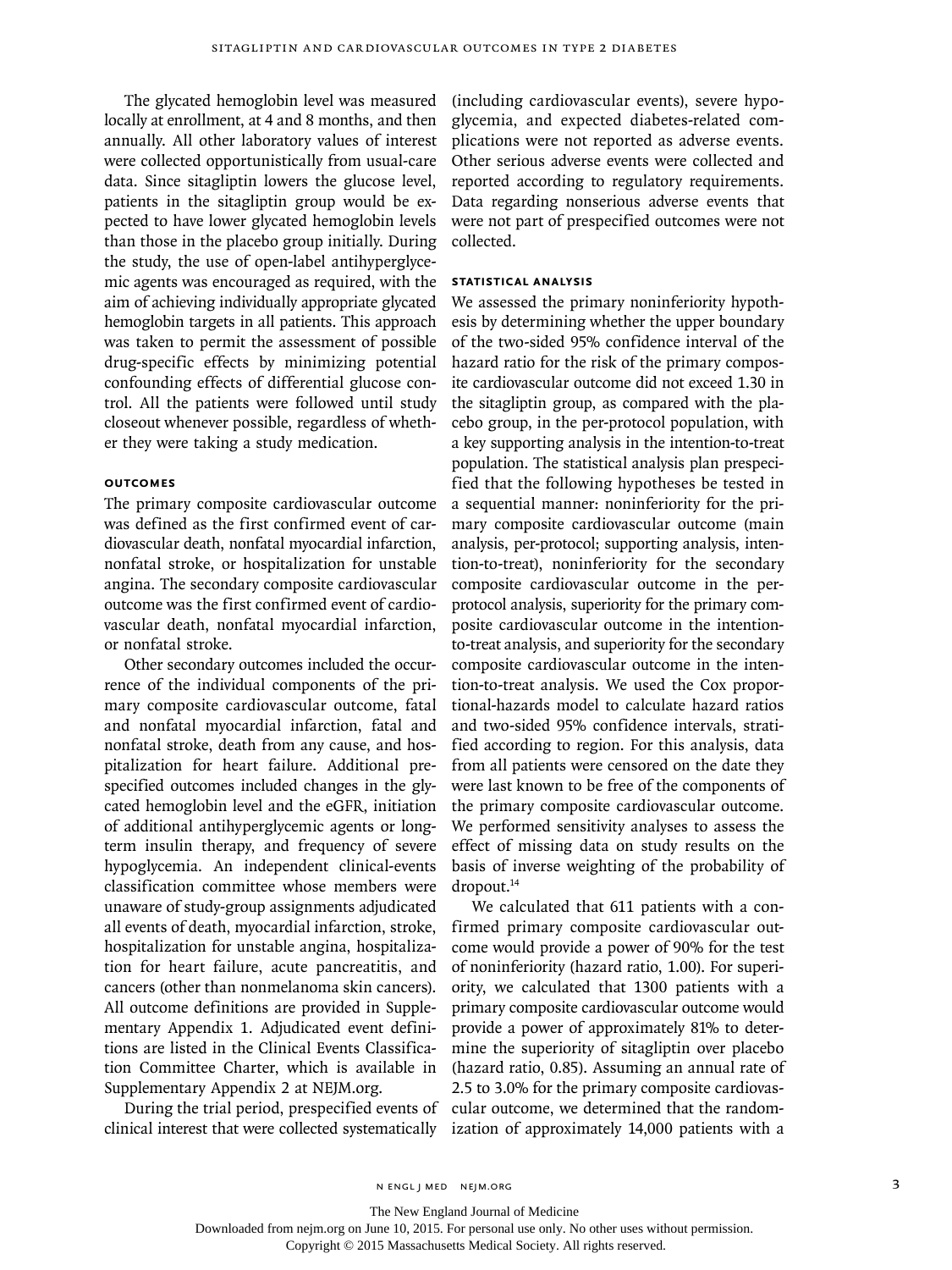#### The NEW ENGLAND JOURNAL of MEDICINE



6-year study period in total would yield at least were analyzed on the basis of the previous type 1300 patients with the primary composite cardiovascular outcome.

and interquartile ranges. Prespecified subgroups smoking status, history of hypertension, blood

We summarized the baseline characteristics randomization, glycated hemoglobin level, duraof the patients using means (±SD) or medians tion of diabetes, body-mass index, renal function, of oral antihyperglycemic agent received, previous insulin use, race, geographic region, sex, age at

The New England Journal of Medicine Downloaded from nejm.org on June 10, 2015. For personal use only. No other uses without permission.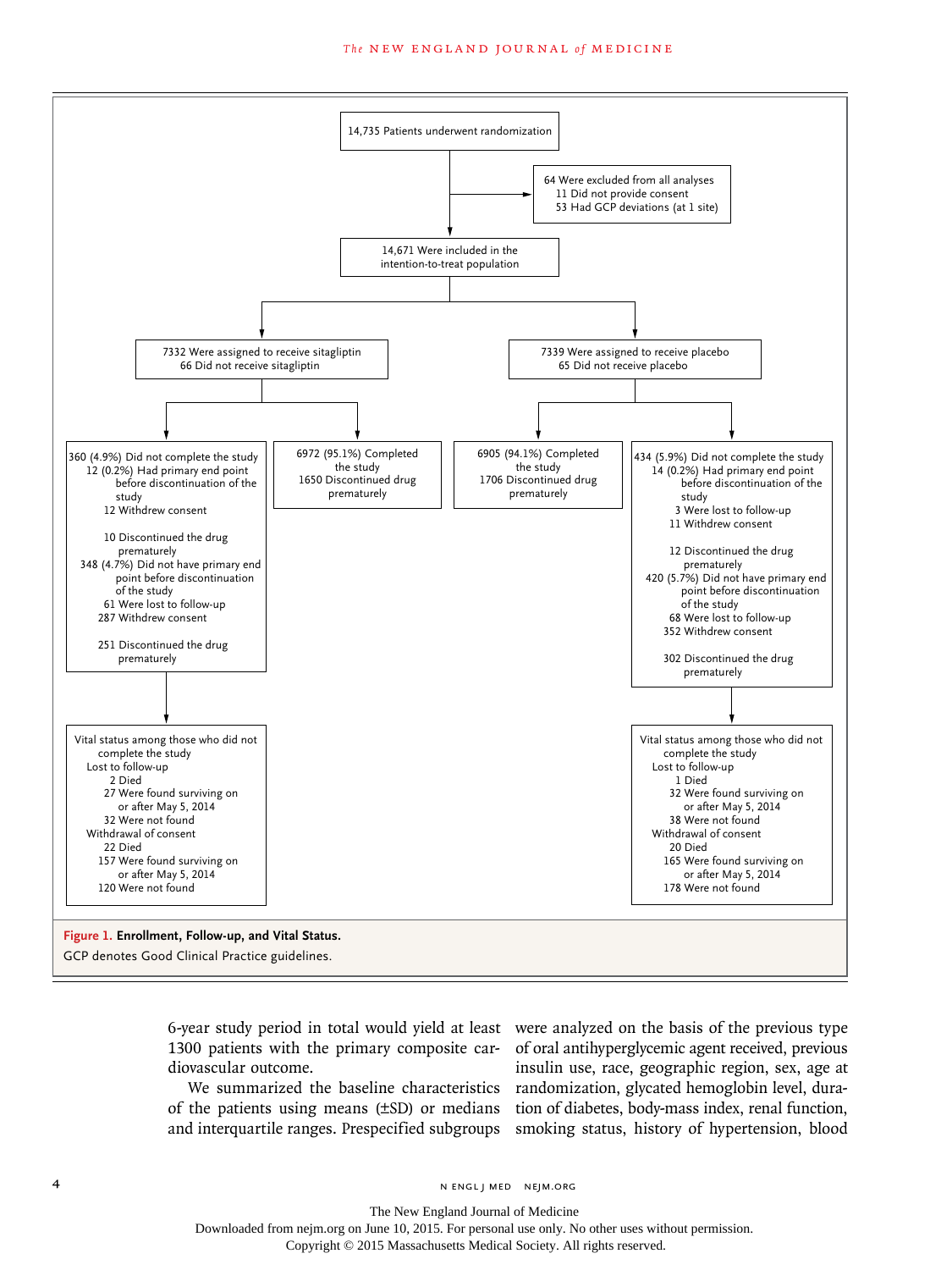

pressure, previous heart failure, and use of antihypertensive agents, statins, or aspirin.

We performed additional analyses of the first hospitalization for heart failure and the composite of hospitalization for heart failure or cardiovascular death in both the per-protocol and intention-to-treat populations, with methods analogous to those used for the analysis of the primary composite cardiovascular outcome. Further details regarding the statistical analysis plan, including the definition of the per-protocol population, are provided in the study protocol. All analyses were conducted with the use of SAS software, version 9.0 or higher (SAS Institute).

| RESULTS |  |
|---------|--|
|---------|--|

# **Study Patients**

A total of 14,735 patients underwent randomization from December 2008 through July 2012. Of these patients, 14,671 were included in the intention-to-treat population, with 7332 assigned to receive sitagliptin and 7339 assigned to receive placebo (Fig. 1). The study was closed in March 2015, after the requisite minimum of 1300 patients were confirmed to have had a primary composite outcome. Median follow-up was 3.0 years (interquartile range, 2.3 to 3.8; maximum, 5.7). Overall, 95.1% of patients in the sitagliptin group and 94.1% of those in the placebo group completed the study, with 26.1% and 27.5% of all study patients, respectively, discontinuing study medication prematurely. Vital status was obtained for 97.5% of patients (Fig. 1). The characteristics of the patients at baseline were well balanced between the study groups with respect to demographic characteristics and the use of antihyperglycemic agents and secondary cardiovascular prevention medications (Table S1 in Supplementary Appendix 1). At baseline, the mean  $(\pm SD)$ glycated hemoglobin level was 7.2±0.5%, and patients had been living with diabetes for a mean of 11.6±8.1 years.

# **Glycemic Control**

At 4 months, the mean glycated hemoglobin values were 0.4 percentage points lower in the sitagliptin group than in the placebo group. This difference narrowed during the study period, with an overall least-squares mean difference of −0.29% in the sitagliptin group (95% confidence interval [CI], −0.32 to −0.27) (Fig. 2). Patients in the sitagliptin group received fewer additional antihyperglycemic agents than did those in the placebo group during the study period (1591 vs. 2046 patients; hazard ratio, 0.72; 95% CI, 0.68 to 0.77; P<0.001) and were less likely to start long-term insulin therapy (542 vs. 744 patients;

The New England Journal of Medicine

Downloaded from nejm.org on June 10, 2015. For personal use only. No other uses without permission.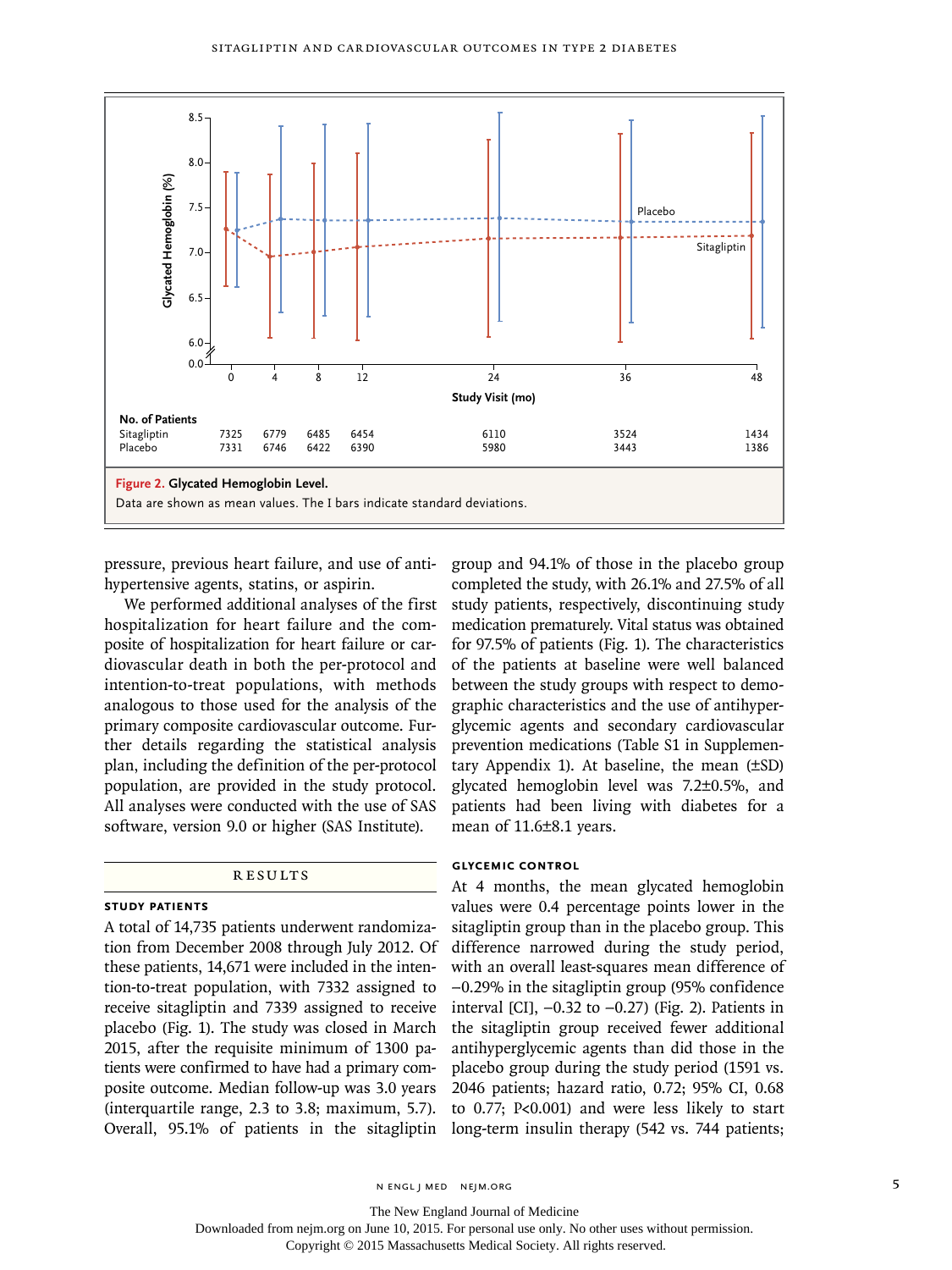| Table 1. Rates of Composite Cardiovascular Outcomes and Key Secondary Outcomes.                                                                          |             |                          |            |                          |                          |            |
|----------------------------------------------------------------------------------------------------------------------------------------------------------|-------------|--------------------------|------------|--------------------------|--------------------------|------------|
| Outcome                                                                                                                                                  | Sitagliptin |                          | Placebo    |                          | Hazard Ratio<br>(95% CI) | P Value    |
|                                                                                                                                                          | no. (%)     | no. per 100<br>person-yr | no. (%)    | no. per 100<br>person-yr |                          |            |
| Per-protocol analysis                                                                                                                                    |             |                          |            |                          |                          |            |
| No. of patients in analysis                                                                                                                              | 7257        |                          | 7266       |                          |                          |            |
| Cardiovascular outcome                                                                                                                                   |             |                          |            |                          |                          |            |
| Cardiovascular death, nonfatal myo-<br>cardial infarction, nonfatal<br>stroke, or hospitalization for<br>unstable angina: primary com-<br>posite outcome | 695 (9.6)   | 3.73                     | 695 (9.6)  | 3.82                     | $0.98(0.88 - 1.09)$      | $< 0.001*$ |
| Cardiovascular death, nonfatal myo-<br>cardial infarction, or nonfatal<br>stroke: secondary composite<br>outcome                                         | 609(8.4)    | 3.24                     | 602(8.3)   | 3.28                     | $0.99(0.89 - 1.11)$      | $< 0.001*$ |
| Noncardiovascular outcome                                                                                                                                |             |                          |            |                          |                          |            |
| Acute pancreatitis                                                                                                                                       | 20(0.3)     | 0.10                     | 11(0.2)    | 0.06                     | $1.80(0.86 - 3.76)$      | 0.12       |
| Charter-defined cancer                                                                                                                                   | 248 (3.4)   | 1.30                     | 260(3.6)   | 1.40                     | $0.93(0.78 - 1.10)$      | 0.38       |
| Pancreatic cancer                                                                                                                                        | 9(0.1)      | 0.05                     | 10(0.1)    | 0.05                     | $0.91(0.37 - 2.25)$      | 0.85       |
| Severe hypoglycemia                                                                                                                                      | 144 (2.0)   | 0.77                     | 125(1.7)   | 0.68                     | $1.13(0.89 - 1.44)$      | 0.31       |
| Intention-to-treat analysis                                                                                                                              |             |                          |            |                          |                          |            |
| No. of patients in analysis                                                                                                                              | 7332        |                          | 7339       |                          |                          |            |
| Cardiovascular outcome                                                                                                                                   |             |                          |            |                          |                          |            |
| Cardiovascular death, nonfatal myo-<br>cardial infarction, nonfatal<br>stroke, or hospitalization for<br>unstable angina: primary com-<br>posite outcome | 839 (11.4)  | 4.06                     | 851 (11.6) | 4.17                     | $0.98(0.89 - 1.08)$      | 0.65       |
| Cardiovascular death                                                                                                                                     | 311(4.2)    |                          | 291 (4.0)  |                          |                          |            |
| Nonfatal myocardial infarction                                                                                                                           | 275 (3.8)   |                          | 286 (3.9)  |                          |                          |            |
| Nonfatal stroke                                                                                                                                          | 145(2.0)    |                          | 157(2.1)   |                          |                          |            |
| Hospitalization for unstable<br>angina                                                                                                                   | 108(1.5)    |                          | 117(1.6)   |                          |                          |            |
| Cardiovascular death, nonfatal myo-<br>cardial infarction, or nonfatal<br>stroke: secondary composite<br>outcome                                         | 745 (10.2)  | 3.58                     | 746 (10.2) | 3.62                     | $0.99(0.89 - 1.10)$      | 0.84       |
| Cardiovascular death                                                                                                                                     | 313(4.3)    |                          | 293 (4.0)  |                          |                          |            |
| Nonfatal myocardial infarction                                                                                                                           | 285(3.9)    |                          | 294 (4.0)  |                          |                          |            |
| Nonfatal stroke                                                                                                                                          | 147(2.0)    |                          | 159(2.2)   |                          |                          |            |
| Secondary outcome                                                                                                                                        |             |                          |            |                          |                          |            |
| Cardiovascular death                                                                                                                                     | 380 (5.2)   | 1.72                     | 366(5.0)   | 1.67                     | $1.03(0.89 - 1.19)$      | 0.71       |
| Hospitalization for unstable<br>angina                                                                                                                   | 116(1.6)    | 0.54                     | 129(1.8)   | 0.61                     | $0.90(0.70 - 1.16)$      | 0.42       |
| Fatal or nonfatal myocardial<br>infarction                                                                                                               | 300 $(4.1)$ | 1.42                     | 316(4.3)   | 1.51                     | $0.95(0.81 - 1.11)$      | 0.49       |
| Fatal or nonfatal stroke                                                                                                                                 | 178(2.4)    | 0.83                     | 183(2.5)   | 0.87                     | $0.97(0.79 - 1.19)$      | 0.76       |
| Death from any cause                                                                                                                                     | 547 (7.5)   | 2.48                     | 537(7.3)   | 2.45                     | $1.01(0.90 - 1.14)$      | 0.88       |
| Hospitalization for heart failuret                                                                                                                       | 228(3.1)    | 1.07                     | 229(3.1)   | 1.09                     | $1.00(0.83 - 1.20)$      | 0.98       |

6 N ENGL J MED NEJM.ORG

The New England Journal of Medicine Downloaded from nejm.org on June 10, 2015. For personal use only. No other uses without permission.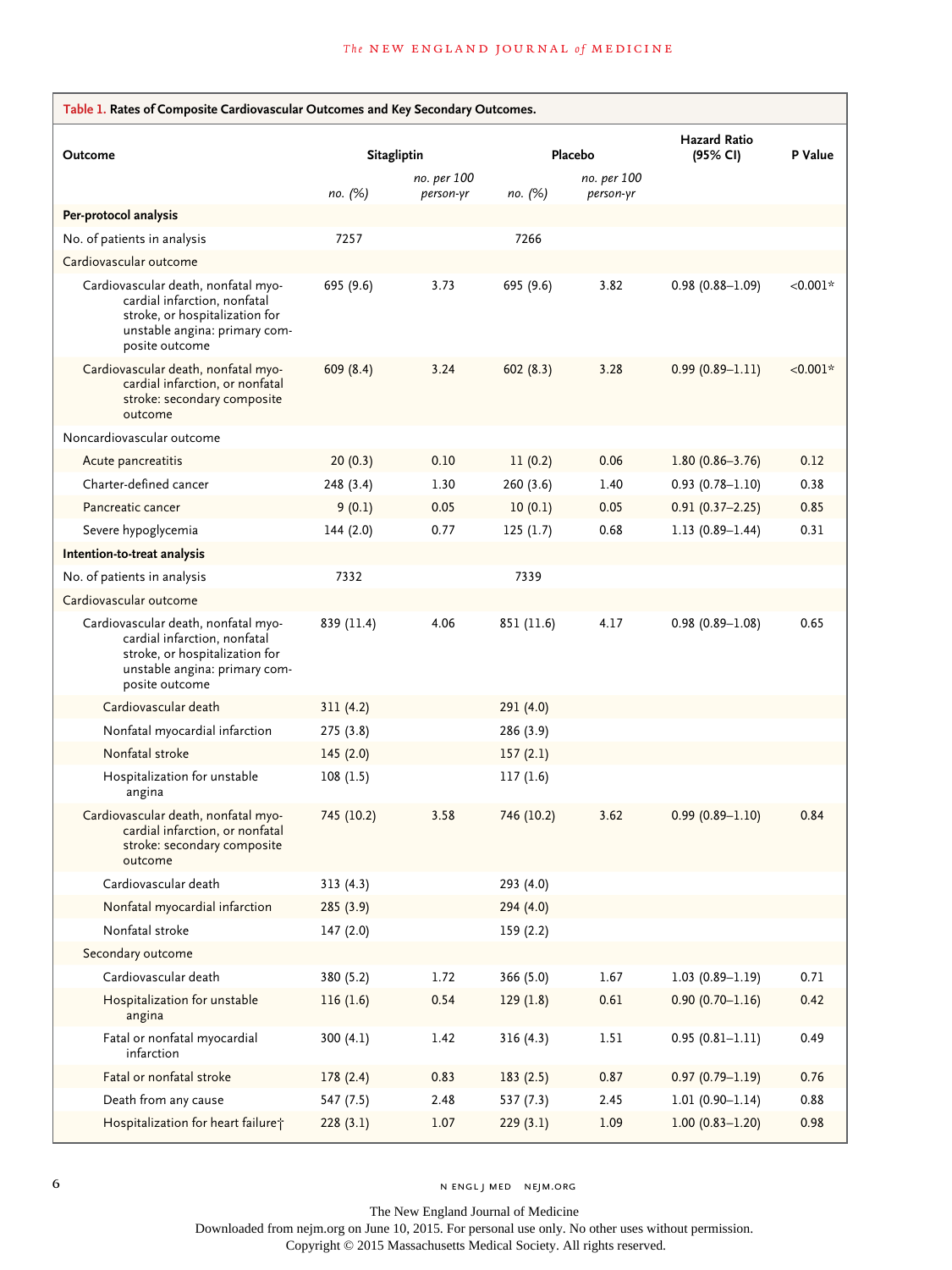| Table 1. (Continued.)                                         |             |                          |           |                          |                                 |         |
|---------------------------------------------------------------|-------------|--------------------------|-----------|--------------------------|---------------------------------|---------|
| Outcome                                                       | Sitagliptin |                          | Placebo   |                          | <b>Hazard Ratio</b><br>(95% CI) | P Value |
|                                                               | no. (%)     | no. per 100<br>person-yr | no. (%)   | no. per 100<br>person-yr |                                 |         |
| Hospitalization for heart failure or<br>cardiovascular death+ | 538 (7.3)   | 2.54                     | 525 (7.2) | 2.50                     | $1.02(0.90 - 1.15)$             | 0.74    |
| Noncardiovascular outcome                                     |             |                          |           |                          |                                 |         |
| Acute pancreatitis                                            | 23(0.3)     | 0.11                     | 12(0.2)   | 0.11                     | $1.93(0.96 - 3.88)$             | 0.07    |
| Charter-defined cancer                                        | 268(3.7)    | 1.25                     | 290(4.0)  | 1.37                     | $0.91(0.77 - 1.08)$             | 0.27    |
| Pancreatic cancer                                             | 9(0.1)      | 0.04                     | 14(0.2)   | 0.07                     | $0.66(0.28 - 1.51)$             | 0.32    |
| Severe hypoglycemia                                           | 160(2.2)    | 0.78                     | 143(1.9)  | 0.70                     | $1.12(0.89 - 1.40)$             | 0.33    |

\* The P value is for the noninferiority of sitagliptin, as compared with placebo, which was calculated by determining whether the upper boundary of the two-sided 95% confidence interval of the hazard ratio exceeded 1.30. All other listed P values are based on the Wald statistic from a Cox model stratified according to region with a test of differences in hazard ratios.

† The analyses of hospitalization for heart failure were adjusted for a history of heart failure at baseline.

hazard ratio, 0.70; 95% CI, 0.63 to 0.79; P<0.001) (3.1%; 1.07 per 100 person-years) and 229 in the (Table S2 in Supplementary Appendix 1).

# **Primary and Secondary Composite Cardiovascular Outcomes**

Overall in the intention-to-treat population, the primary composite cardiovascular outcome occurred in 839 patients in the sitagliptin group (11.4%, 4.06 per 100 person-years) and 851 in the placebo group (11.6%, 4.17 per 100 personyears). There was no significant between-group difference in the primary composite cardiovascular outcome (hazard ratio in the per-protocol analysis, 0.98; 95% CI, 0.88 to 1.09; P<0.001 for noninferiority; hazard ratio in the intention-totreat analysis, 0.98; 95% CI, 0.89 to 1.08;  $P = 0.65$ for superiority) or in the secondary composite cardiovascular outcome (hazard ratio in the perprotocol analysis, 0.99; 95% CI, 0.89 to 1.11; P<0.001 for noninferiority; hazard ratio in the intention-to-treat analysis, 0.99; 95% CI, 0.89 to 1.10;  $P = 0.84$  for superiority) (Table 1 and Fig. 3A and 3B). Results from all sensitivity analyses were consistent with the findings in the main analyses. (All cardiovascular outcomes in the per-protocol analysis are provided in Table S3 in Supplementary Appendix 1.)

# **Other Secondary Outcomes**

There was no significant difference in the rate of hospitalization for heart failure, which was reported in 228 patients in the sitagliptin group

placebo group (3.1%; 1.09 per 100 person-years) (hazard ratio in the intention-to-treat analysis, 1.00; 95% CI, 0.83 to 1.20; P=0.98). The composite outcome of hospitalization for heart failure or cardiovascular death occurred in 538 patients in the sitagliptin group (7.3%; 2.54 per 100 person-years) and 525 in the placebo group (7.2%; 2.50 per 100 person-years) (hazard ratio in the intention-to-treat analysis, 1.02; 95% CI, 0.90 to 1.15;  $P=0.74$ ). Death from any cause occurred in 547 patients in the sitagliptin group (7.5%; 2.48 per 100 person-years) and 537 in the placebo group (7.3%; 2.45 per 100 person-years) (hazard ratio in the intention-to-treat analysis, 1.01; 95% CI, 0.90 to 1.14; P=0.88) (Table 1 and Fig. 3C and 3D).

# **Subgroup Analyses**

The results of subgroup analyses of major prespecified primary cardiovascular outcomes are provided in Figure S1 in Supplementary Appendix 1. No significant interactions were observed apart from body-mass index.

## **Safety Outcomes**

There was no significant difference between the sitagliptin group and the placebo group with respect to the overall incidence of infections, cancer, site-reported renal failure, or severe hypoglycemia. In the two study groups, patients who had at least one severe hypoglycemic episode had

The New England Journal of Medicine

Downloaded from nejm.org on June 10, 2015. For personal use only. No other uses without permission.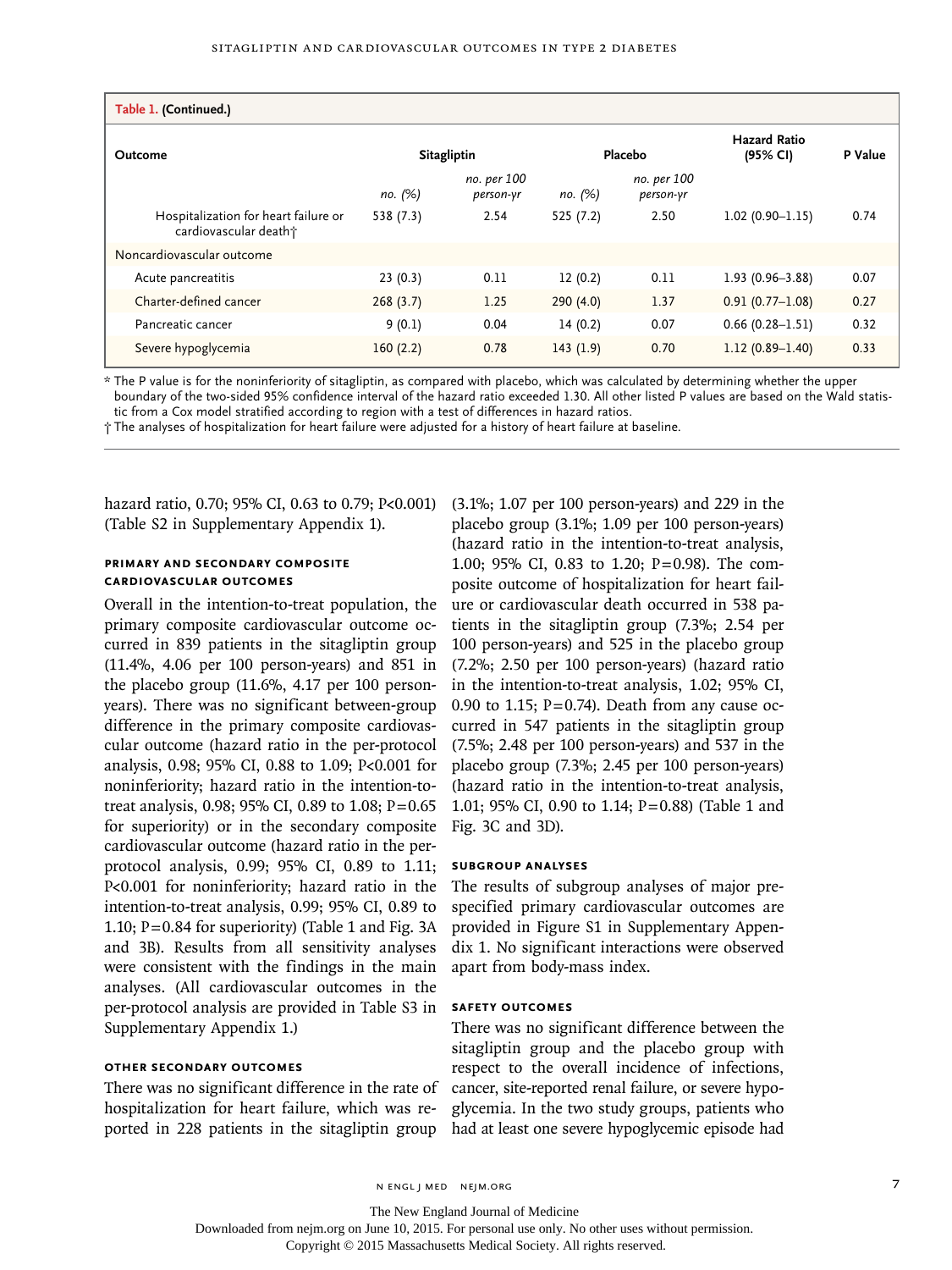

The New England Journal of Medicine Downloaded from nejm.org on June 10, 2015. For personal use only. No other uses without permission.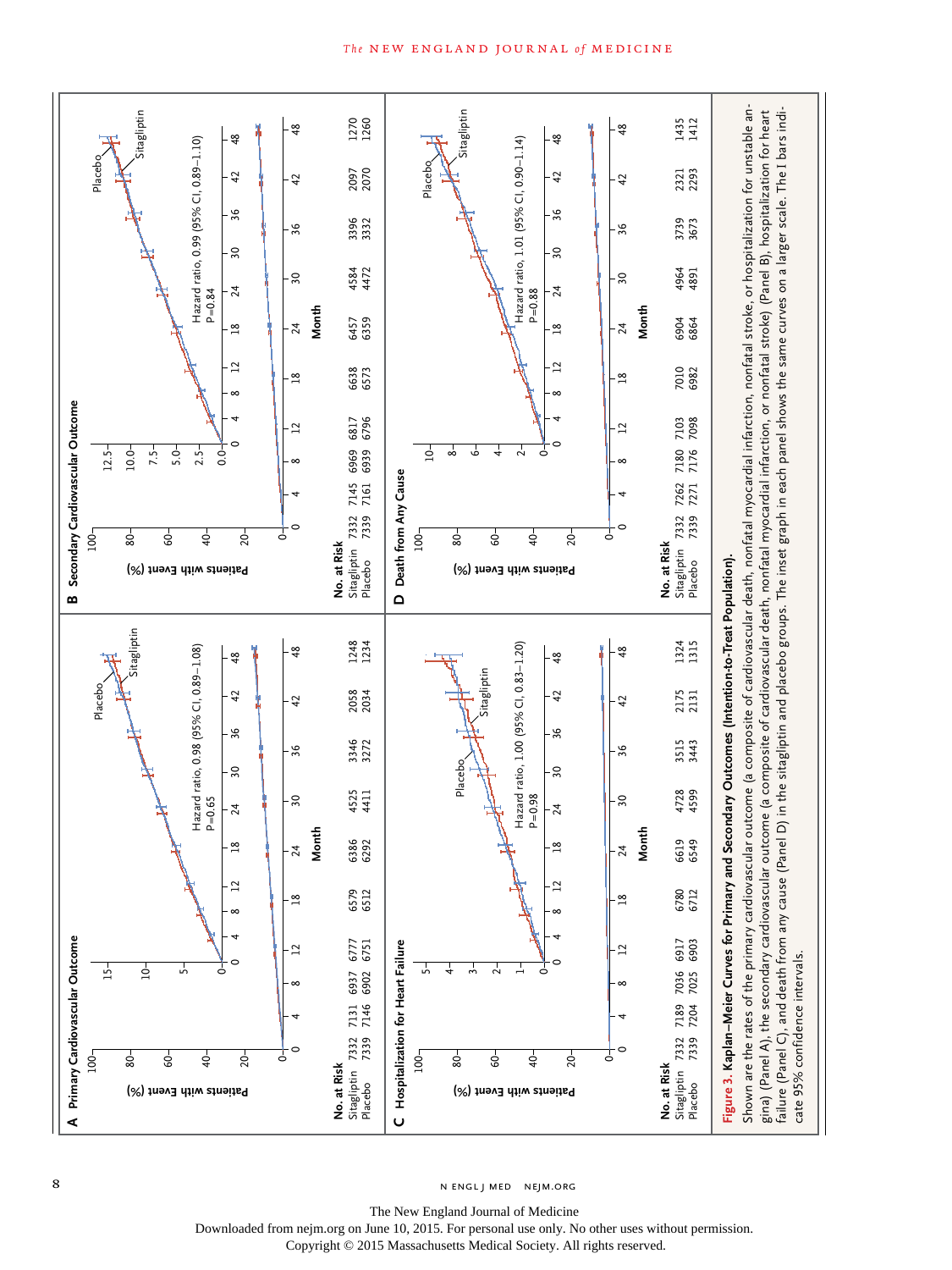a longer mean duration of diabetes and were more often taking insulin. Confirmed acute pancreatitis events were uncommon overall but numerically more frequent in the sitagliptin group (23 events [0.3%]) than in the placebo group (12 events  $[0.2\%]$ ) (P=0.07 in the intention-to-treat analysis and  $P=0.12$  in the perprotocol analysis) (Table S4 in Supplementary Appendix 1). Confirmed pancreatic cancers were also uncommon overall but numerically less frequent in the sitagliptin group (9 events [0.1%]) than in the placebo group (14 events [0.2%])  $(P=0.32$  in the intention-to-treat analysis and P=0.85 in the per-protocol analysis) (Table 1).

The rate of death from noncardiovascular causes was 2.3% in the two study groups, with no notable differences in individual causes. Rates of death from infection were 0.6% and 0.7% in the sitagliptin group and the placebo group, respectively. No clinically relevant differences in the incidence of additional clinical events of interest or serious adverse events were noted (Table 2, and Table S5 in Supplementary Appendix 1).

At 48 months, the mean change from baseline in the eGFR was greater in the sitagliptin group than in the placebo group (−4.0±18.4 and  $-2.8\pm18.3$  ml per minute per 1.73 m<sup>2</sup>, respectively). The slightly lower eGFR in the sitagliptin group remained consistent over all post-randomization visits, with an estimated least-squares mean difference of  $-1.34$  ml per minute per 1.73 m<sup>2</sup> (95% CI, -1.76 to -0.91; P<0.001).

# Discussion

In our global clinical trial, which was performed in a usual-care setting among patients with type 2 diabetes and established cardiovascular disease, we found that the addition of sitagliptin to usual care among patients with glycemic equipoise did not affect rates of major atherosclerotic cardiovascular events. Sitagliptin therapy did not change rates of death from any cause, cardiovascular death, or noncardiovascular death, and there were no notable differences between the groups with regard to specific causes of death, including infection.

Sitagliptin therapy was not associated with changes in rates of hospitalization for heart failure (hazard ratio, 1.00), as has been suggested in trials of other DPP-4 inhibitors.<sup>9,10</sup> There were also no between-group differences in the rate of chance in previous findings.

the composite outcome of hospitalization for heart failure or cardiovascular death.

No significant increase in the rate of severe hypoglycemia was seen among patients in the sitagliptin group, as compared with the placebo group. Fewer patients in the sitagliptin group required the use of additional antihyperglycemic agents or initiated long-term insulin therapy during the study period.

Concern has been raised about a possible association between incretin-based therapies and adverse pancreatic effects.15 Although acute pancreatitis was uncommon, it occurred more often in the sitagliptin group, but the difference was not significant. Pancreatic cancer was also uncommon and occurred more often in the placebo group, but again the difference was not significant.

The observation that sitagliptin therapy was not associated with a change in long-term rates of cardiovascular events is consistent with the findings from shorter-term outcome trials of other DPP-4 inhibitors, including saxagliptin and alogliptin. The Saxagliptin Assessment of Vascular Outcomes Recorded in Patients with Diabetes Mellitus–Thrombolysis in Myocardial Infarction 53 (SAVOR-TIMI 53) trial and the Examination of Cardiovascular Outcomes with Alogliptin versus Standard of Care (EXAMINE) trial both showed that these agents did not increase or decrease the number of major adverse cardiovascular events.9,10 However, results from the SAVOR-TIMI 53 trial showed an unexpected excess rate of hospitalization for heart failure in the saxagliptin group (hazard ratio, 1.27; 95% CI, 1.07 to 1.51).<sup>8</sup> The EXAMINE trial showed a nonsignificant numerical imbalance in hospitalization for heart failure in the alogliptin group as compared with placebo (hazard ratio, 1.19; 95% CI, 0.90 to 1.58) but no imbalance in a post hoc analysis of the composite of hospitalization for heart failure or cardiovascular death.16 In contrast, in our trial we found that rates of hospitalization for heart failure did not differ between the two groups. The reasons for the lack of a heart-failure safety signal in our trial as compared with previous trials of DPP-4 agents may relate to differences in the patients who were enrolled, in the background care that was provided, or in the recording and definition of heart-failure events, or to intrinsic pharmacologic differences among DPP-4 inhibitors, or it may simply represent the play of

n engl j med nejm.org 9

The New England Journal of Medicine

Downloaded from nejm.org on June 10, 2015. For personal use only. No other uses without permission.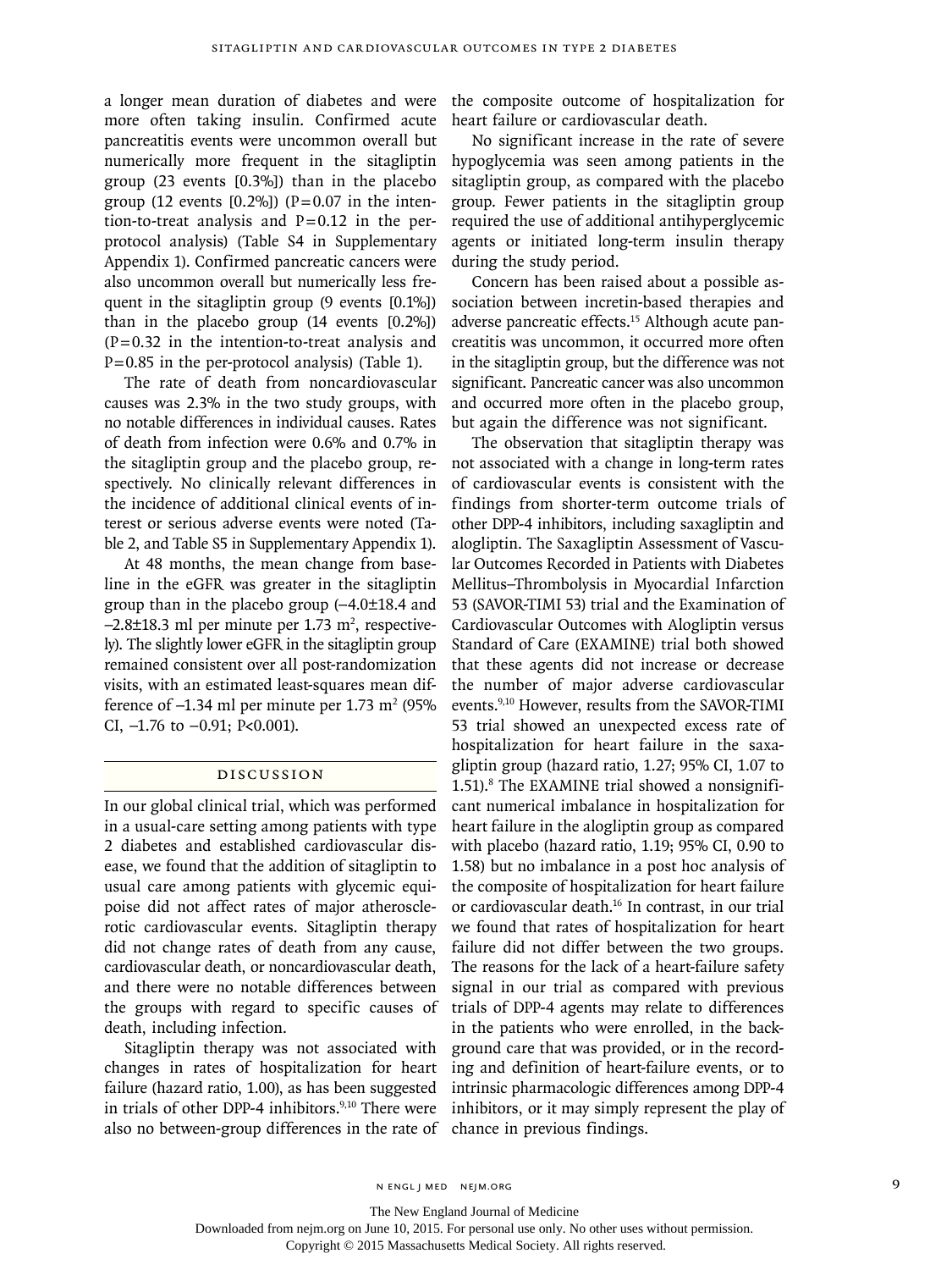| Sitagliptin<br>$(N = 7332)$            |                                                                                                                                      | Placebo<br>$(N = 7339)$ |  |  |
|----------------------------------------|--------------------------------------------------------------------------------------------------------------------------------------|-------------------------|--|--|
| no. of patients $(%)$<br>no. of events | no. of patients $(%)$                                                                                                                | no. of events           |  |  |
| 405                                    | 371(5.1)                                                                                                                             | 470                     |  |  |
| 165                                    | 133(1.8)                                                                                                                             | 153                     |  |  |
| 143                                    | 102(1.4)                                                                                                                             | 121                     |  |  |
| 136                                    | 93(1.3)                                                                                                                              | 102                     |  |  |
| 81                                     | 77(1.0)                                                                                                                              | 95                      |  |  |
|                                        | * Adverse events that were reported in at least 1% of patients in either study group are listed according to the system organ class. |                         |  |  |

Our study was designed, run, and analyzed exclusively by the DCRI and the University of Oxford DTU, and only members of the data and safety monitoring board had access to unblinded outcome or efficacy data before the database lock. Our study was adequately powered, with greaterthan-anticipated event rates for the primary composite cardiovascular outcome, and had a longer follow-up than previous outcome studies of DPP-4 inhibitors. The population that we studied had well-managed cardiovascular and glycemic risk factors at baseline and was broadly similar to those studied in the SAVOR-TIMI 53 and EXAMINE trials.<sup>17</sup> The results of our study would appear to have wide-ranging generalizability, given that it was carried out in a usualcare setting and included patients with a global distribution. There was uniform ascertainment and adjudication of hospitalization for heart failure, acute pancreatitis, and pancreatic cancer, with an aim of ensuring the integrity of the safety data.

Our study has certain limitations. We enrolled patients with moderate hyperglycemia (glycated hemoglobin level, 6.5 to 8.0%) and excluded those with severe renal insufficiency. Potential biases are the possible confounding effects on cardiovascular outcomes by the small residual between-group difference in the glycated hemoglobin level and the greater use of antihyperglycemic agents in the placebo group. The opportunistic approach to data collection, apart from the selected values for glycated hemoglobin, resulted in limited acquisition of data regarding the ratio of urinary albumin to creatinine.

Our study results showed that sitagliptin may be used in a diverse group of patients with type 2 diabetes who are at high cardiovascular risk without increasing rates of cardiovascular complications, but these results cannot exclude possible benefits or risks with longer durations of therapy or in patients with more complicated coexisting illnesses. In our trial involving patients with type 2 diabetes and established cardiovascular disease, the addition of sitagliptin to usual care did not have a significant effect on rates of major adverse cardiovascular events or hospitalization for heart failure.

Supported by Merck Sharp & Dohme, a subsidiary of Merck. Disclosure forms provided by the authors are available with the full text of this article at NEJM.org.

We thank the patients, without whom this study and these analyses would not have been possible; and the following academic partners and contract research organizations for their assistance: Parexel International, Jubilant Clinsys, Clinogent, Canadian VIGOUR Centre, Green Lane Coordinating Centre, and South Australian Health and Medical Research Institute.

#### **References**

**1.** UK Prospective Diabetes Study (UKPDS) Group. Intensive blood-glucose control with sulphonylureas or insulin compared with conventional treatment and risk of complications in patients with type 2 diabetes (UKPDS 33). Lancet 1998;352:837- 53. [Erratum, Lancet 1999;354:602.] **2.** Holman RR, Paul SK, Bethel MA,

Matthews DR, Neil HAW. 10-Year followup of intensive glucose control in type 2 diabetes. N Engl J Med 2008;359:1577- 89.

**3.** American Diabetes Association. Standards of medical care in diabetes — 2015. Diabetes Care 2015;38:Suppl:S1-S93.

**4.** Nissen SE, Wolski K. Effect of rosiglitazone on the risk of myocardial infarction and death from cardiovascular causes. N Engl J Med 2007;356:2457-71. [Erratum, N Engl J Med 2007;357:100.]

**5.** Holman RR, Sourij H, Califf RM. Cardiovascular outcome trials of glucoselowering drugs or strategies in type 2 diabetes. Lancet 2014;383:2008-17. [Erratum, Lancet 2014;383:2212.]

**6.** Department of Health and Human Services, Food and Drug Administration, Center for Drug Evaluation and Research. Guidance for industry: diabetes mellitus — evaluating cardiovascular risk in new

10 N ENGL J MED NEJM.ORG

The New England Journal of Medicine

Downloaded from nejm.org on June 10, 2015. For personal use only. No other uses without permission.